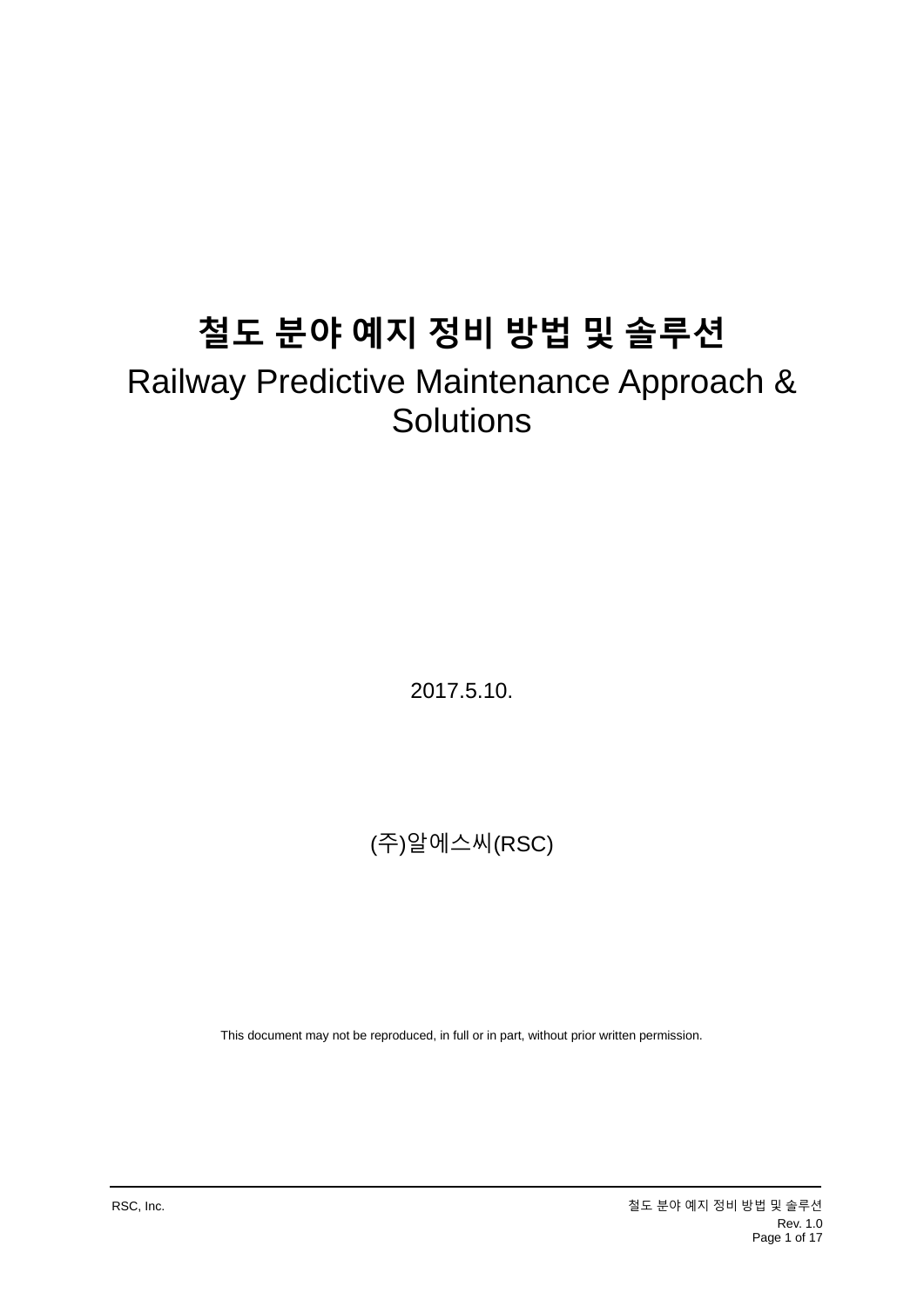|--|--|

| 1.1   |       |  |
|-------|-------|--|
| 1.2   |       |  |
| $1.3$ |       |  |
|       |       |  |
| 2.1   |       |  |
| 2.2   |       |  |
|       | 2.2.1 |  |
|       | 2.2.2 |  |
|       | 2.2.3 |  |
|       | 2.2.4 |  |
|       |       |  |
|       |       |  |
| 3.1   |       |  |
| 3.2   |       |  |
| 3.3   |       |  |
|       | 3.3.1 |  |
|       | 3.3.2 |  |
|       |       |  |
|       |       |  |
| 3.4   |       |  |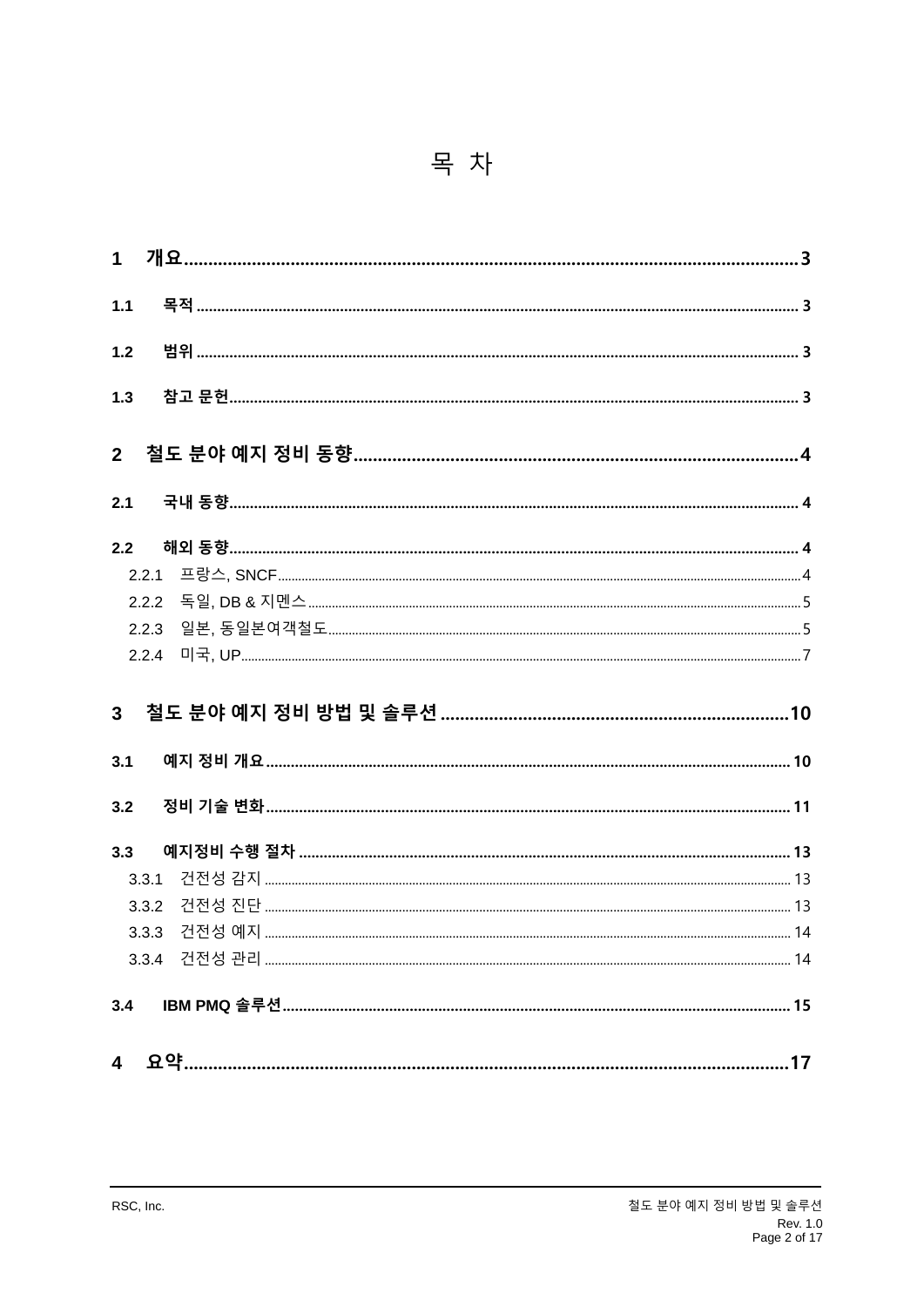## <span id="page-2-0"></span>**1 개요**

#### <span id="page-2-1"></span>**1.1 목적**

최근 '4차 산업혁명'이란 키워드가 화두가 되고 있고, 철도 분야에서도 이에 편승하고자 하는 연구 개발 및 시험이 이미 시작되었다. 또한, 스마트 정비를 위한 다양한 접근 방법이 이미 시도되고 있고, 실제 노선에 적용되고 있는 상황이다. 이 글은 이러한 맥락에서 철도 분야에서의 예지 정비 방법 및 솔루션을 소개하고자 한다.

#### <span id="page-2-2"></span>**1.2 범위**

이 글의 범위는 철도 분야의 예지 정비 방법의 적용을 위해 과거 정비 정책에서부터 4차 산업혁명에 이르기까지의 진화 과정, 국내외 동향 그리고 예지정비 수행 절차 및 솔루션 등이다.

#### <span id="page-2-3"></span>**1.3 참고 문헌**

- [1] John Moubray(2000), Reliability-centered Maintenance, Industrial Press Inc.
- [2] Cyient Limited, Engineering Solutions for Predictive Maintenance in Rail, 2016
- [3] 서보성, 장범찬, 윤병동, 특집: 고장예지진단: 고장예지진단 기술의 공학시스템에서의 성공사례와 비전, 한국소음진동공학회, 소음진동 Vol. 25 No. 1(2015)
- [4] 기계저널, PHM 기술의 기계항공분야 최신 기술 동향, 2016.11., Vol. 56, No. 11
- [5] 기계저널, 건전성 예측 관리 기술, 3저널(7월호), 2013.7.5.
- [6] IBM, IBM Predictive Maintenance and Quality Technical Overview, Sep. 2013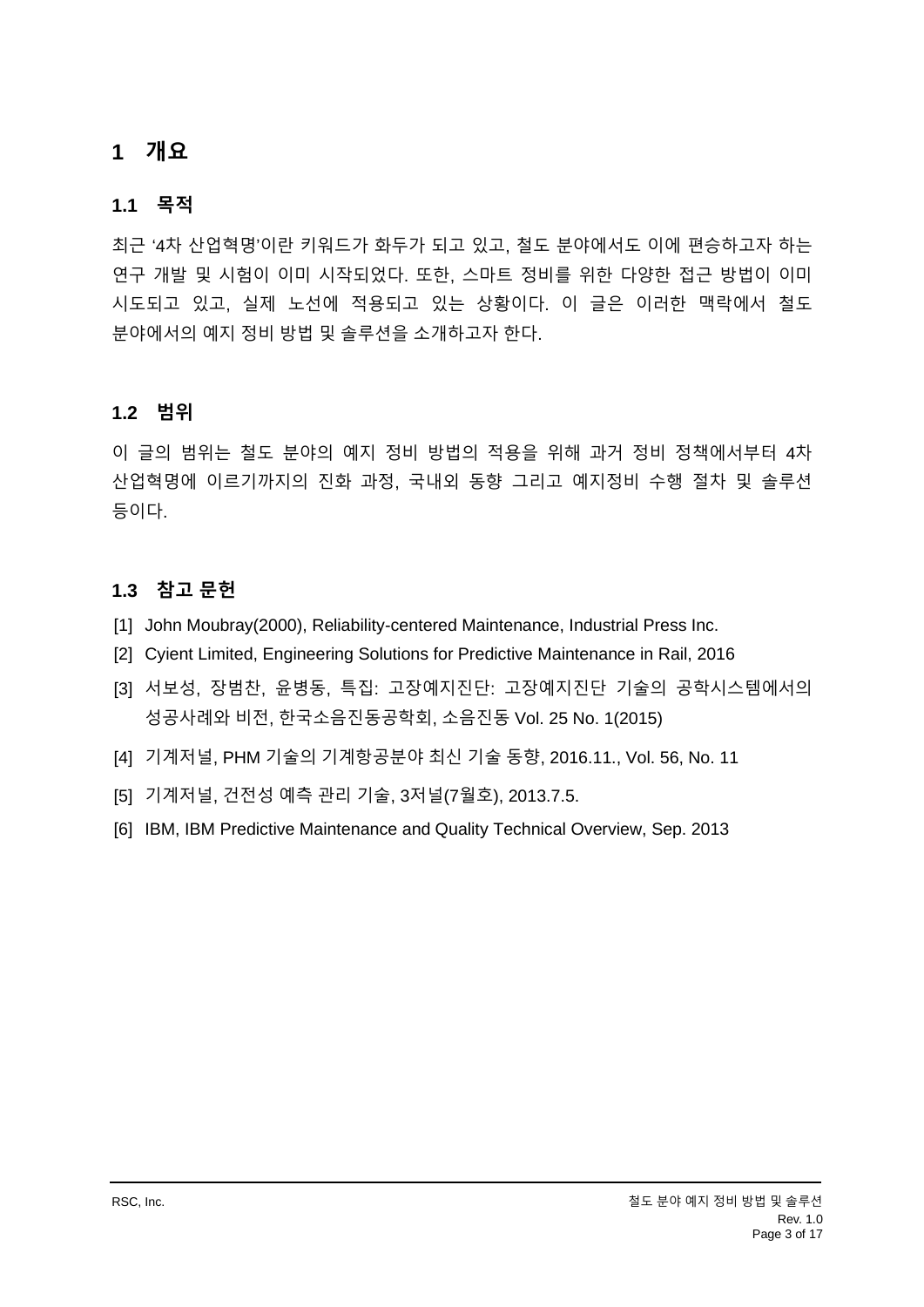# <span id="page-3-0"></span>**2 철도 분야 예지 정비 동향**

#### <span id="page-3-1"></span>**2.1 국내 동향**

2017년 2월 27일자 로봇신문, "코레일 철도차량 유지보수에 스마트 팩토리 도입" 이라는 제목의 기사 내용을 보면, "국내 최초로 스마트 팩토리 솔루션을 철도차량 유지보수 분야에 적용한다"고 되어 있다. 이를 통해 현재 진행되고 있는 상황을 짐작할 수 있다.

철도 연구 분야와 관련해서 2012년 5월 "(별권 3) 철도차량 스마트 유지보수 기술 기획보고서"를 보면, 국내외 철도 환경 동향, 국내 철도 유지보수 관련 현황 및 문제점, 연구개발과제 기획 내용 및 추진 현황을 참조할 수 있다.

#### <span id="page-3-2"></span>**2.2 해외 동향**

#### <span id="page-3-3"></span>**2.2.1 프랑스, SNCF**

The digital railway gathers pace as SNCF enlist IBM's Watson supercomputer, Smart Rail World (www.SmartRailWorld.com), Feb 21, 2017



French Railways operator SNCF has announced that it is using IBM Watson Internet of Things (IoT) on IBM Cloud to help improve customer experiences, heighten operational efficiency and enhance rail safety for its 13.5 million daily passengers. SNCF, a global leader in passenger and freight transport services, manages the scheduling, operations and maintenance of a network covering 30,000 kilometers of track, 15,000 trains and 3,000 stations across France. Each of these elements are currently being or will be equipped with thousands of sensors. By using IBM's Cloud-based Watson IoT Platform, SNCF will be connecting its entire rail system - trains, railroad tracks and train stations to gather insights from real-time information on data. These insights will allow SNCF to manage its equipment and thus improve quality, security and availability of its trains in what is a major development for our industry.

Watson is an IBM supercomputer that combines artificial intelligence (AI) and sophisticated analytical software for optimal performance as a "question answering" machine. Development of it first began in the mid-2000s, with tis first commercial application taking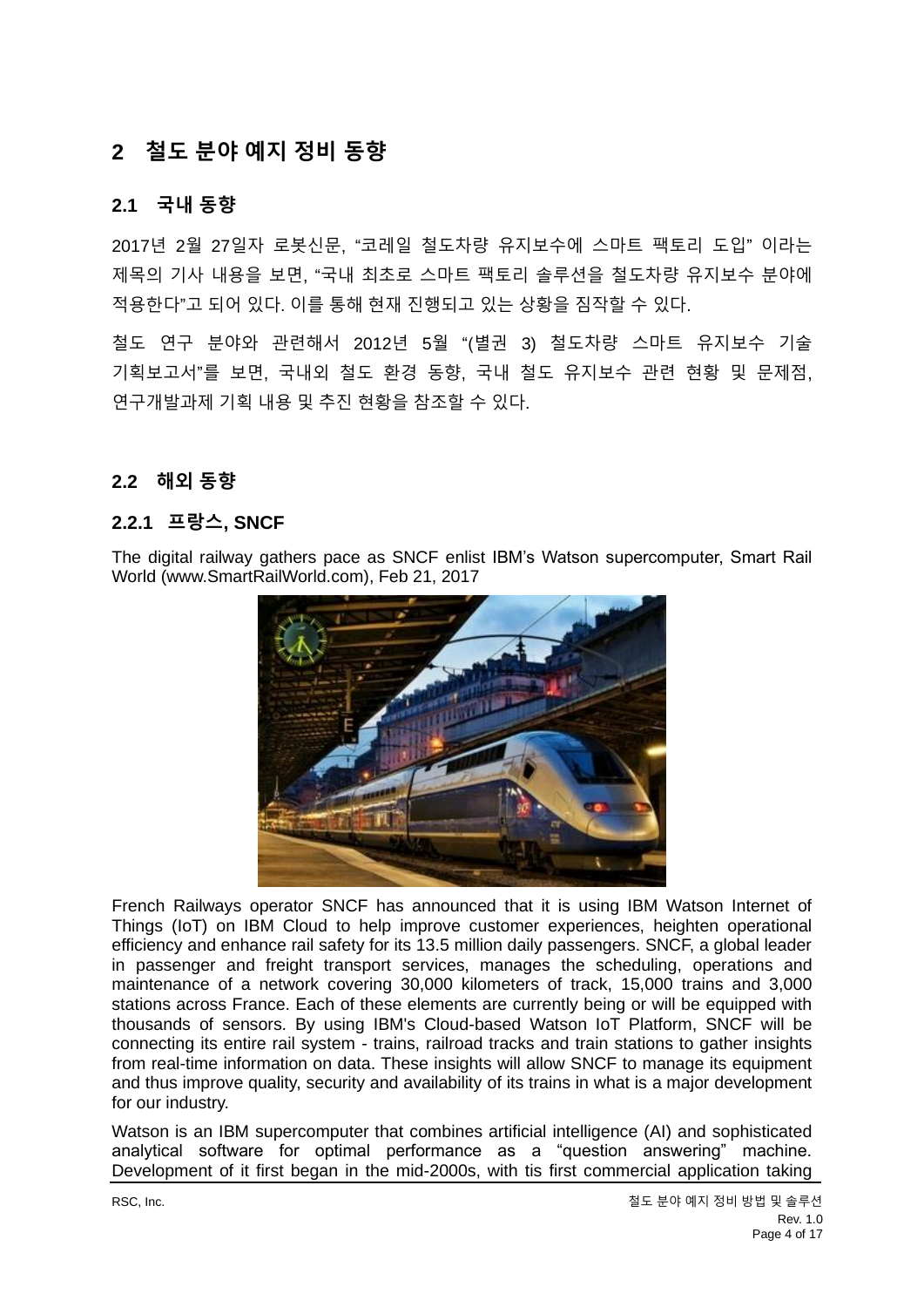place in February 2013, supporting management decisions in lung cancer treatement at a hostprial in New York City. This tie-up with SNCF is the first partnership in public transportation.

(이하 생략)

### <span id="page-4-0"></span>**2.2.2 독일, DB & 지멘스**

DB and Siemens launch predictive maintenance pilot, 25 Oct 2016, Railway Gazette (http://www.railwaygazette.com)



Deutsche Bahn and Siemens have launched a 12-month pilot project to provide data to support predictive maintenance of the Class 407 Velaro D high speed train fleet.

Data received from moving Velaro D trainsets will be systematically analysed at the Siemens Mobility Data Services Centre in München, complementing diagnostic data stored onboard. This will provide advance warning of impending faults and data to enable the causes of problems to be identified. Specialist staff will then recommend corrective action to technicians at DB's workshops.

The aim of the pilot project is to 'precisely align maintenance work with the vehicle's actual status', according to Jochen Eickholt, CEO of Siemens Mobility. 'With intelligent algorithms and precise analytics, availability is increased.'

#### <span id="page-4-1"></span>**2.2.3 일본, 동일본여객철도**

日 철도, 빅데이터로 사고 선제 대응, 전자신문(http://www.etnews.com/), 2015.05.31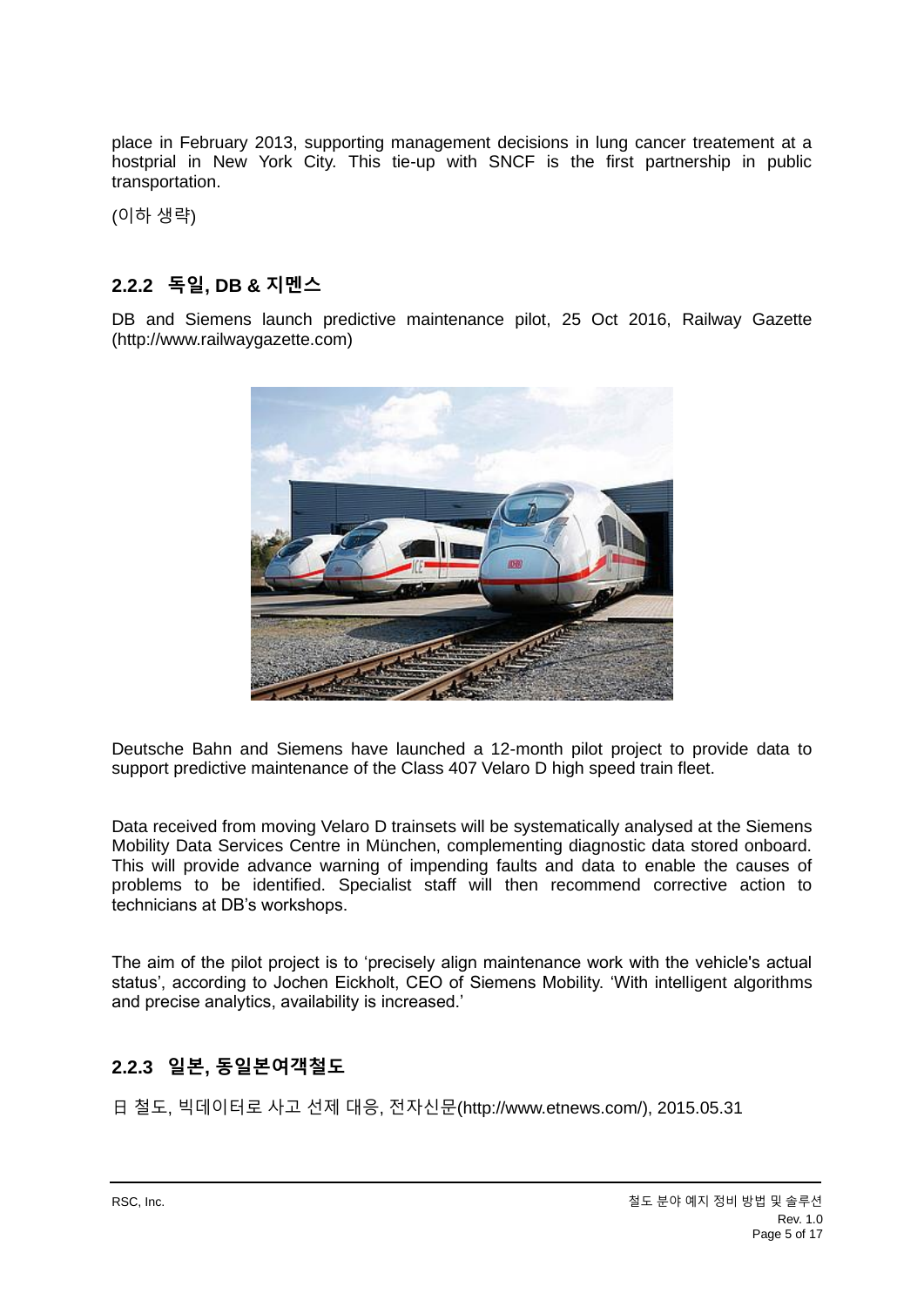

열차 빅데이터 점검 개념도 <자료: 닛케이>>

동일본여객철도가 레일과 전차선 결함 조기 발견을 위해 '빅데이터 분석'을 활용키로 했다고 니혼게이자이가 31일 보도했다. 열차에 고화질 센서와 카메라를 장착, 운행 중 실시간으로 안전 정보를 수집한다. 모아진 데이터와 기존 수치 간 차이점을 담당자가 확인, 선로 이상 등 변화를 감지하는 방식이다. 향후 발생 가능한 문제를 미연에 방지할 수 있다는 게 JR동일본 측 설명이다.

차량에 탑재된 레이저는 레일 왜곡이나 절삭 상태 등을 확인하고 이를 수치화한다. 고해상도 카메라는 레일과 침목을 고정하는 볼트 풀림 등을 짚어낼 수 있다. 수집된 정보는 현장 담당자의 육안 검사 결과와 대조, 빅데이터로 분석된다.

결과값에 따라 수리나 교체가 필요한지를 최종 결정한다.

JR동일본 측은 지난달부터 중앙선을 시작으로 데이터 수집에 나섰다. 시험 주행은 이달 초 개시했다. 내년부터는 도호쿠 본선 등 지방 노선에서도 시험 운행을 검토하고 있다.

전선과 접촉하는 차량의 팬터그래프에는 가속도계를 설치, 이상 발생 시 경보를 울리게 했다.

여기에는 해당 데이터의 송수신이 가능한 통신 기능 센서를 부착, 전선 장력과 온도 데이터를 인근 통합센터로 실시간 전송토록 했다. 지금까지 레일과 전차선 등의 상태는 현장 선로 노무자가 3개월에 한 번 꼴로 점검해 왔다. 주로 열차가 운행하지 않는 심야를 이용, 철길을 걸어 다니며 육안 검사와 수선공사를 시행하는 방식이다. 운행 열차를 활용한 빅데이터 점검은 철교 위나 터널 등 그동안 담당자 접근이 어려웠던 구역 내 점검도 용이하게 만든다.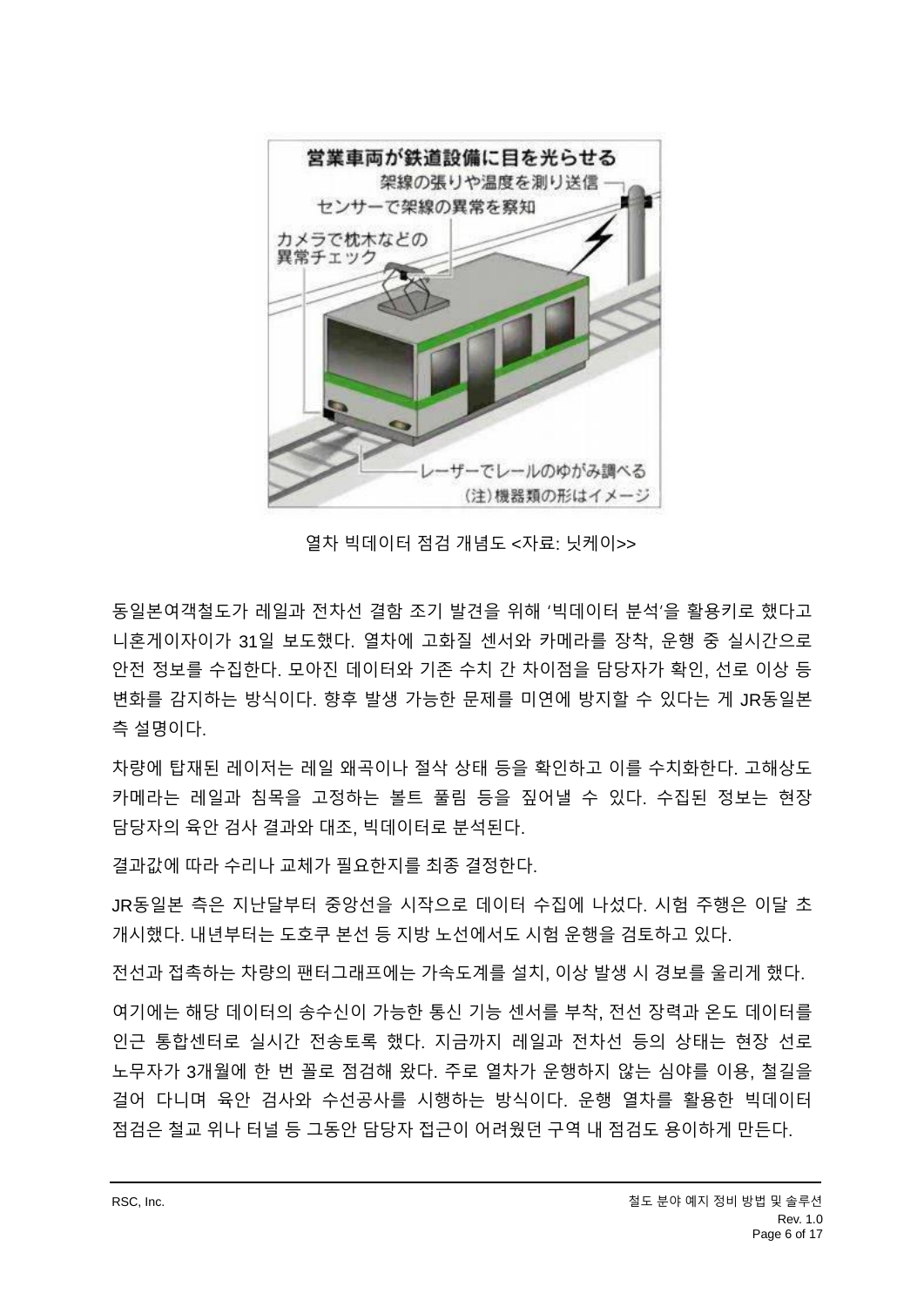JR동일본은 오는 2018년부터는 모든 노선에 이를 도입한다는 방침이다. JR동일본에서는 지난 2013년도 한 해에만 차량 및 시설 고장 등으로 인해 열차 운휴와 지연이 1385건 발생했다. 노선 간 연장 운행이 늘어나면서 단일 사고가 타 노선에 연쇄 영향을 미치는 일이 크게 늘고 있다. 데이터 수집이 일단위로 이뤄지면 예방 체제가 충실해져 안전사고가 대폭 감소할 것으로 JR 측은 기대한다.

#### <span id="page-6-0"></span>**2.2.4 미국, UP**

'빅데이터'는 '철로'를 따라…, BDT Insights [\(http://www.bdtinsights.com\)](http://www.bdtinsights.com/),

철도 산업은 지금까지 활용해 온 운송 수단 중 가장 경제성이 뛰어나다고 알려졌다. 특히 한국처럼 국토 면적이 작은 국가의 경우 교통에 있어 철도의 영향력을 상대적으로 매우 높다. 물론 미국이나 러시아와 같은 거대한 면적을 가진 국가에서 역시 화물 운송 등에 있어 주요한 교통수단으로 자리 잡았다. 하지만 철도 산업은 여타 첨단 산업에 비해 점차 사양화 되어가고 있다는 인식이 있다. 하지만 최근 빅데이터를 활용하여 철로 이탈과 같은 안전사고는 물론, 운송 효율성의 획기적 개선, 배기가스 최소화 등의 성과를 보이면서 첨단 산업으로의 발걸음을 내딛기 시작했다. IT 관련 매체인 빅데이터 스타트업은 미국의 유니언 퍼시픽(UP) 철도 회사의 사례를 통해 어떻게 빅데이터가 철도 산업에 기여하고 있는지를 짚었다.



[BDT Insights 글로벌분석팀] UP는 미국에서 가장 큰 철도 회사로 철도 운영의 여러 분야에 빅데이터를 활용하고 있는 대표적인 기업이다. UP는 약 150년 동안 시카고에서 뉴올리언스까지 23개 주에 걸쳐 광물과 곡물, 생산재 등을 운송해왔다. 현재 4만 4천명의 직원들이 운영하고 있는 기차는 8천대 이상이고, 지금까지 운행한 거리만 31,900 마일에 달한다. 최근 UP는 빅데이터를 이용해 기차의 철로 이탈과 같은 사고를 획기적으로 줄일 수 있었고, 배기가스를 줄이는 동시에 운송 화물량을 늘리는 등의 성과를 거두고 있다.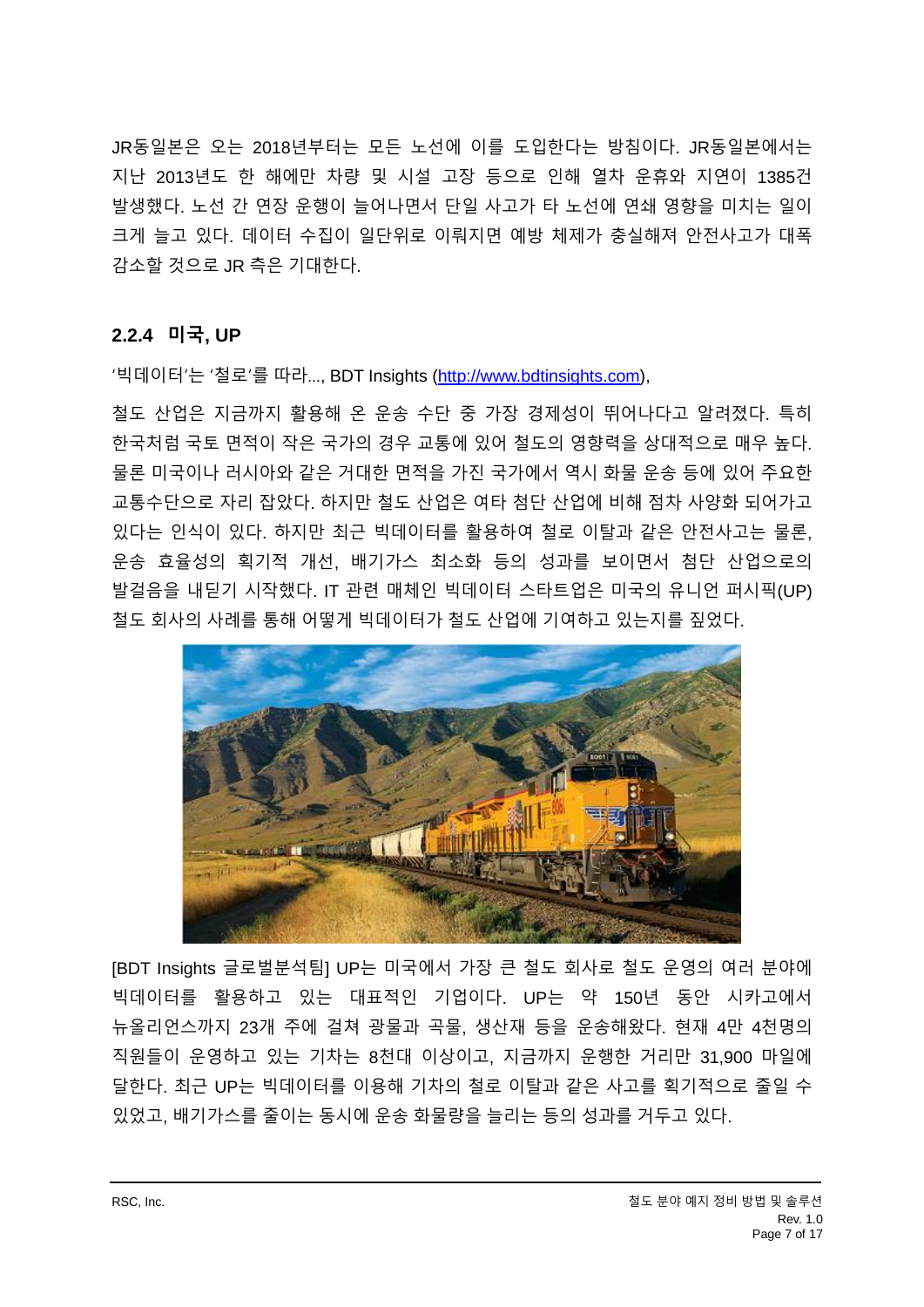#### 예측 분석 기법을 통한 철로 이탈 사고 방지

UP는 빅데이터를 활용한 예측 분석을 통해 사건 발생 이전에 철로 이탈 사고가 발생할 특정한 날짜나 주를 예측하고 있다. 각 열차의 아래 부분에 부착된 온도계와 시각 및 음향 센서를 이용해 UP는 트랙이나 바퀴에 발생할 수 있는 위험을 감지하고 분석하게 된다. 방대하게 뻗쳐 있는 레일 시스템 전체를 통해 모든 데이터가 원활히 전송될 수 있도록, UP는 그들의 레일 시스템에 광섬유 통신 네트워크를 배치했다. 철로 이탈 사고가 크지 않더라 하더라도, 작은 에러의 발생은 3,350대의 철도 운영을 특정한 날에 지연시킬 수 있고, 이러한 사고는 엄청난 비용을 발생시키게 된다.

UP의 음향 센서는 이미 10년 전부터 사용해 왔다. UP는 기차의 바퀴로부터 전달되는 진동 노이즈를 활용해 이상 징후를 탐지했다. 이후 최근에는 예측분석 기술을 사용하기 시작했는데, 이를 통해 UP는 그 전보다 더욱 넓은 범위의 잠재적 문제점을 나타낼 수 있는 노이즈를 탐지해 그 패턴을 찾아내고 있다. 또한 UP는 초음파 시각 데이터를 수집할 수 있는 시각 센서를 설치했는데, 이는 기차의 바퀴가 마모되기 시작할 때 이를 감지할 수 있도록 한다. 이러한 기술을 통해 UP는 베어링과 관련된 철로 이탈 사고를 75% 줄일 수 있었고, 과거 주요한 철로 이탈 사고의 처리 비용이 4천만 달러에 달했다는 점을 볼 때 이는 엄청난 성과라 할 수 있다.

#### 실시간 분석을 통해 철도 운송량 증가

미국과 같은 넓은 국가에 있어 화물 운송과 관련돼 서로 다른 많은 측면이 존재한다. 열차 승무원들의 스케줄은 적절한 지역에서 적절한 기차로 조정하고, 이를 통해 화물을 적절한 지역에 적시에 운송하는 것 등이 그것이다. 이러한 과정에 있어 매일 예상치 못했던 유지보수나 사건, 날씨 변화 등 철도 운영에 영향을 미치고, 스케줄에 변화를 가하는 사태가 발생하게 된다. 때문에 UP는 실시간 데이터 분석을 통해 철로 운영의 안정화를 꾀하고 있다.

UP에서 정보시스템 관련 업무를 진행하고 있는 Martin Malley는 한 블로그를 통해 "사건에 기반을 둔 아키텍처는 우리가 IT 시스템을 운영함에 있어 가장 흥미로운 것 중 하나다"며 "이를 통해 기차 위치의 비즈니스 이벤트에서 중요한 정보를 필터링하기 위해, GPS 수신 정보 등의 비정형적이고 다차원적인 소스를 비교분석 할 수 있다"고 설명했다.

UP는 기차 화물 운송량을 증가시키기 위해 수많은 종류로부터의 센서 데이터를 활용하고 있으며, 이는 고객만족과 직결되는 사항이다. 이러한 센서는 기차의 레일과 스위치, 브레이크 베어링, 전력 공급 시설, 각 터미널의 RFID, 기상 데이터 등의 GPS 정보 등이 있다. 또한 직원들의 출퇴근 기록 관련 데이터는 직원들의 스케줄을 유동적으로 조정하는데 유용하게 사용되고 있다.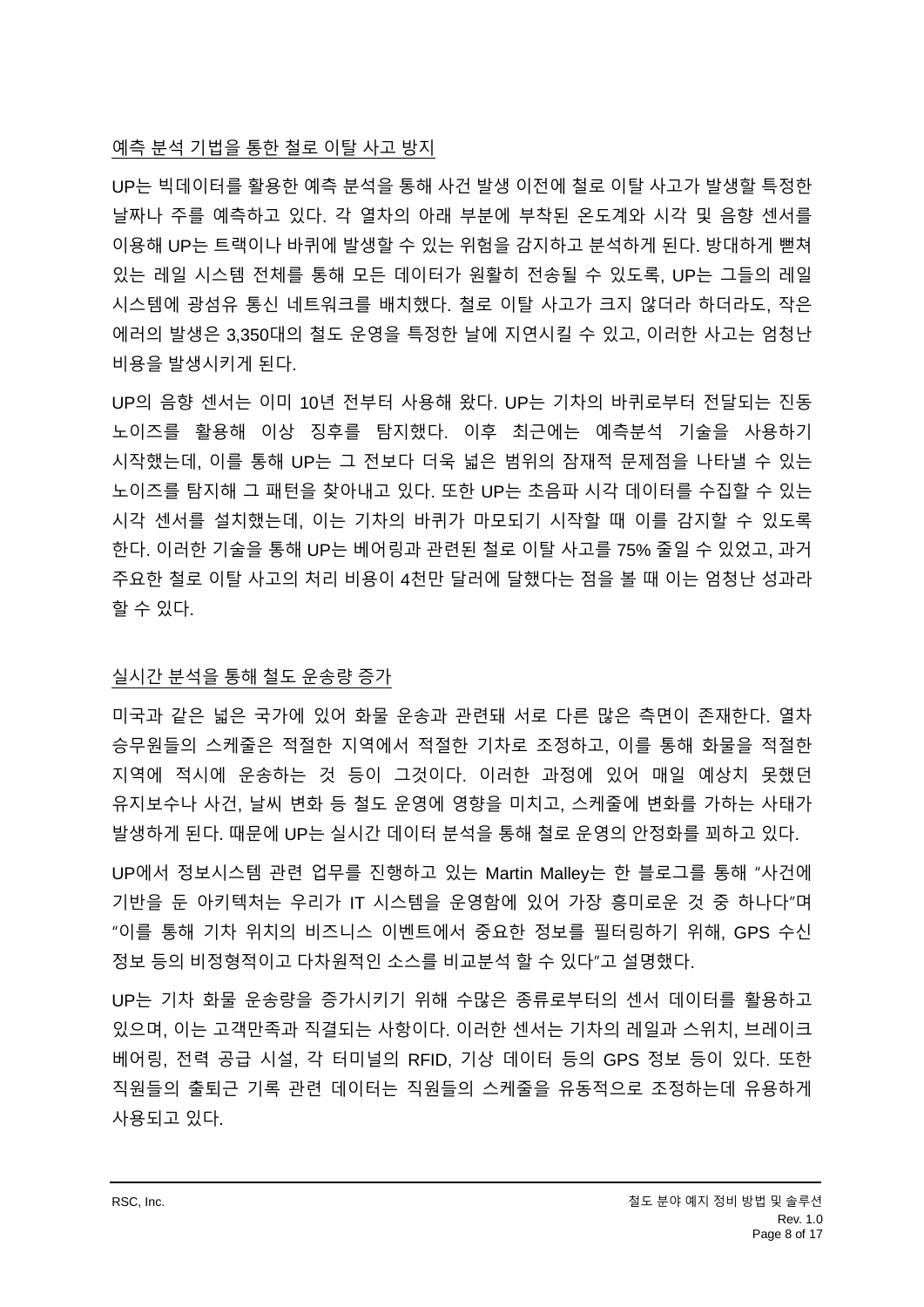#### 빅데이터를 이용한 배기가스 감축

UP는 현재 탄소정보공개등급이 98점으로 글로벌 500 기업 중 상위 10% 내에 위치하고 있다. 연간 2억 6천만 톤의 석탄을 운송하는 기업 치고는 나쁘지 않은 성과다. UP는 연료 및 배기가스 감축 기술을 계획, 구축했는데, 이는 새로운 기술 개발을 위한 데이터 분석에 있어 빅데이터가 큰 역할을 수행하는 분야다. 이러한 모든 데이터는 많은 에너지 사용을 요구하는 데이터 센터에 저장되고 활용되지만, 최신 기술을 활용하여 UP는 에너지 소비를 크게 줄여 나가고 있다.

최근 컴퓨팅 활용 기능이 200% 가량 증가했고, 저장 기능은 700%나 증가했음에도 불구하고, 데이터 센터에서의 전체적인 에너지 소비는 14%가 감소했다. UP는 2012년 한해 동안 최신 기술과 데이터 분석을 활용해 3,350만 톤의 온실가스를 제거할 수 있었다.

현재 UP는 빅데이터 솔루션을 활용해 설치된 모든 센서 데이터로부터 매일 2천 만개 이상의 패턴을 매칭시키고 있다. 이러한 업무로 오마하에 위치한 UP의 미션 컨트롤 센터에게 매일 약 1,500건의 체크 포인트를 알리고 있다.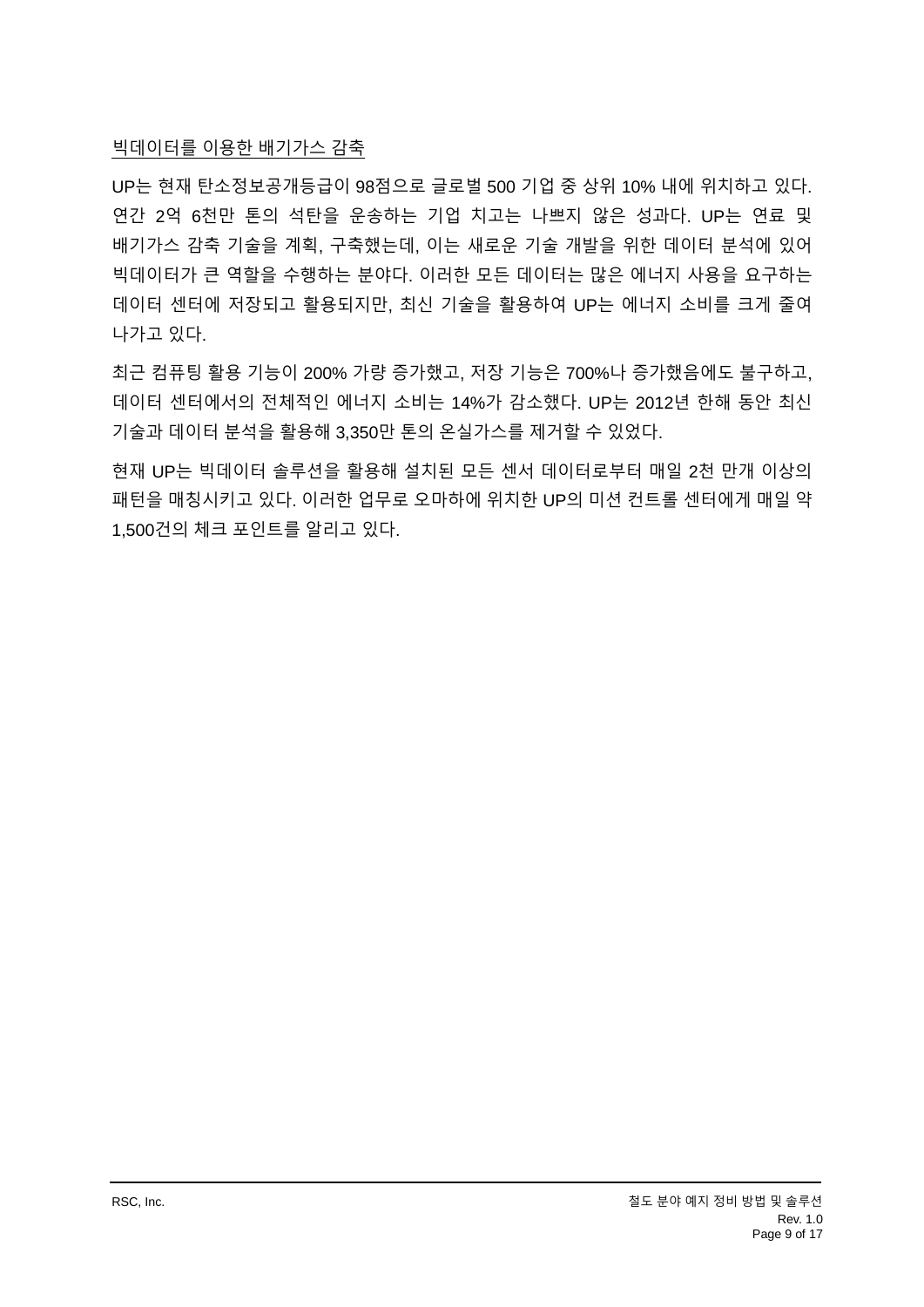# <span id="page-9-0"></span>**3 철도 분야 예지 정비 방법 및 솔루션**

#### <span id="page-9-1"></span>**3.1 예지 정비 개요**

정비 과업은 고장을 예방하거나 고장 난 이후에 조치를 취하는 활동으로 나눌 수 있다. John Moubray(2000)에 의하면, 정비는 물리적인 자산이 사용자가 원하는 것을 지속하도록 하는 것으로 정의하고 있으며, 고장 관리 기법을 다음과 같이 두 가지 항목으로 분류하고 있다. [1]

- 선행 과업(Proactive Tasks): 아이템이 고장나는 것을 예방하기 위해 고장이 일어나기 전에 수행하는 과업이다. RCM1에서는 정기 복구(Scheduled<sup>2</sup> restoration), 정기 폐기(Scheduled discard) 그리고, 상태 기반 정비(On-condition maintenance)라는 용어를 사용하지만, 전통적으로 "예측(Predictive)" 정비와 "예방(Preventive)" 정비라고 하는 과업을 포함한다.
- 디폴트 활동(Default Actions): 고장 난 상태를 해결하고 효과적인 선행 과업을 찾지 못할 때 선택한다. 디폴트 활동은 고장 검지(Failure-finding), 비정기 정비(No Scheduled Maintenance 또는 Run-to-failure) 및 재설계(Redesign)를 포함한다.

[Figure 3-1](#page-9-2)은 고장 관리 기법에 대한 분류를 그림으로 나타낸 것이다. RCM 기법은 특정 대상 설비의 정비 전략으로 예지 정비가 적절한지를 판단하는데 체계적인 방법을 제공한다.



**Figure 3-1. 고장 관리 기법**

<span id="page-9-2"></span><sup>1</sup> Reliability Centered Maintenance의 약어로 '신뢰성 중심 정비'라고 한다.

<sup>2</sup> Scheduled: Performed at fixed, predetermined intervals. (미리 정해진, 일정한 간격으로 수행된)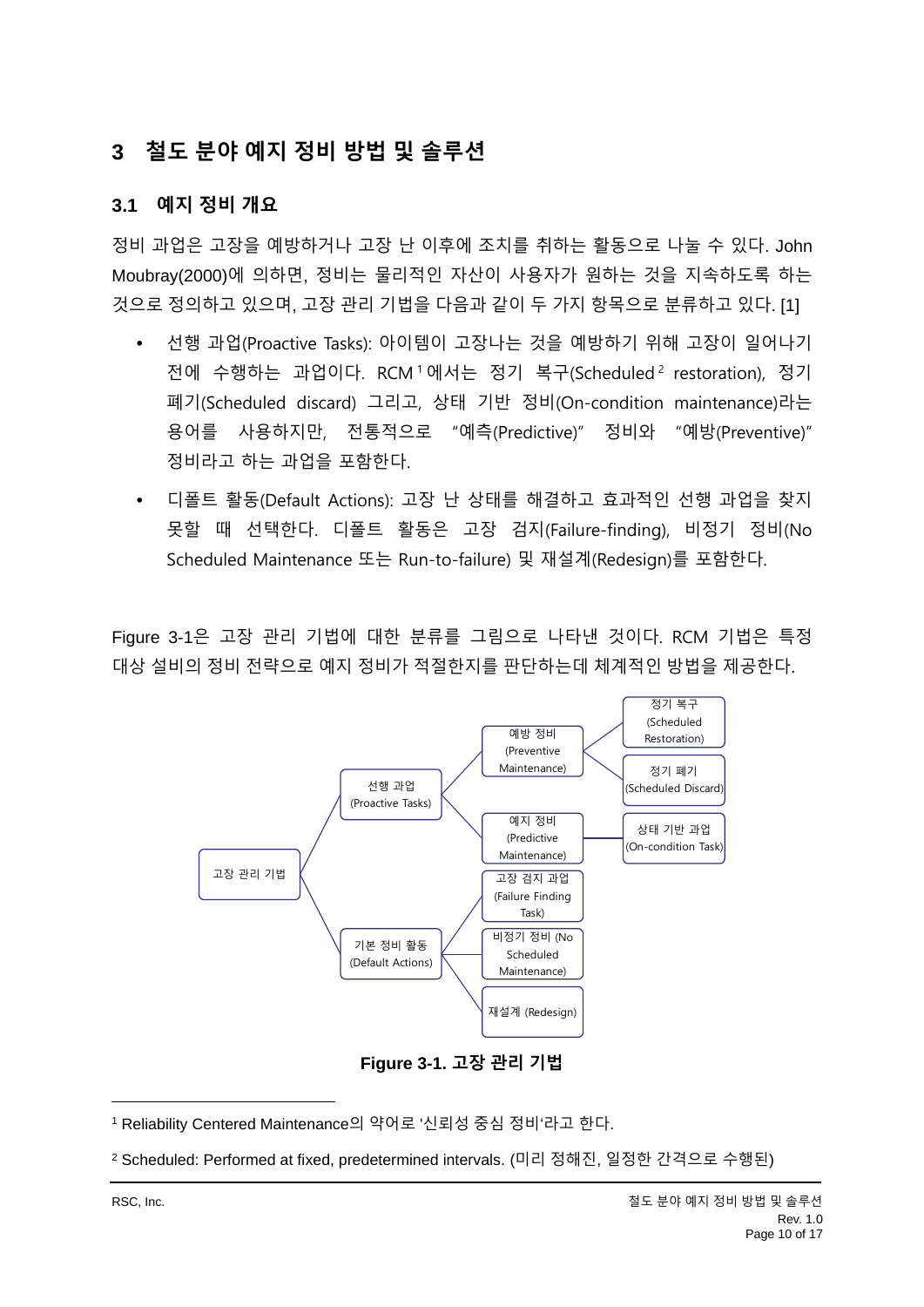[Figure 3-1](#page-9-2)에서 예지 정비에 해당되는 상태 기반 과업은 기능 고장을 예방하기 위해 조치를 취하거나 기능 고장의 결과를 피하기 위해서 잠재적인 고장을 검지하는 것을 포함한다. 다시 말해, 예지 정비는 기능 고장이 발생하기 전에 진동, 온도, 소음, 압력 등에 대한 비파괴 검사를 통해 설비의 작동 상태와 성능을 진단하고, 대상 기기의 고장 발생 시기 등을 예측하여 고장 발생 전에 대응함으로써 설비의 유지 비용을 절감하고, 운영 효율성을 극대화시키는 방법이다. 물론 이러한 장점을 효과적으로 성취하기 위해서는 설비의 상태 감시를 위한 장비와 데이터를 수집하고, 분석 및 해석하기 위한 물적 및 인적 자원이 요구된다. 이러한 측면에서 예지 정비 장점과 단점을 비교한 내용은 [Table 3-1](#page-10-1)과 같다.

|           | 예지 정비 장점         | 예지 정비 단점                           |
|-----------|------------------|------------------------------------|
|           | 설비의 가용성 및 안전성 향상 | • 상태 감시 장비의 도입 및 관리 비용 증가          |
|           | 설비의 다운타임 최소화     | 상태 감시 자료 분석 도구 도입 및 관리             |
| $\bullet$ | 예비 부품과 물자 비용 최소화 | 비용 증가                              |
|           |                  | 상태 감시 자료 분석 및 해석에 적합한<br>인력의 수요 증가 |

#### <span id="page-10-1"></span>**Table 3-1. 예지 정비의 장단점 비교**

#### <span id="page-10-0"></span>**3.2 정비 기술 변화**

최근 철도 산업 분야에서는 경쟁력을 제고하기 위한 전략으로 사물인터넷을 이용한 데이터 수집 및 인공지능을 이용한 빅데이터 분석 등을 통해 철도 차량이나 시설물의 정비 정책을 최적화하고, 비용을 절감하고, 동시에 가용성과 안전성을 제고하기 위한 노력을 기울이고 있다. 이러한 내용의 기술적인 분야가 예지 정비(Predictive Maintenance)이다.

예지 정비를 위해 최신 기술과 함께 고장 진단 기술이 주목을 받고 있으며 전세계적으로 학계와 산업계에서 활발하게 활동을 하고 있는 기술 분야는 PHM<sup>3</sup>이다. PHM 기술은 센서를 이용하여 장비나 기계시스템의 상태를 모니터링하고 고장의 징후를 진단하고, 잔여 내용수명 예측 및 효과적인 건전성 관리 기술을 일컫는다. [5]

PHM은 1980년대 영국 민간 항공국에서 시작되었다. 그 이후 점차 발전하여 여러 산업 분야에서 연구 활동을 수행하게 되고, 2009년부터 미국의 PHM 학회가 설립되는 등 지속적으로 발전을 거듭하고 있다. 또한, 에너지 하베스팅(Harvesting), 사물인터넷, 빅데이터, 인공지능 등의 최신 기술을 접목하고 있다.

<sup>3</sup> Prognostics and Health Management의 약어로 '고장예지 및 건전성 관리'라고 한다.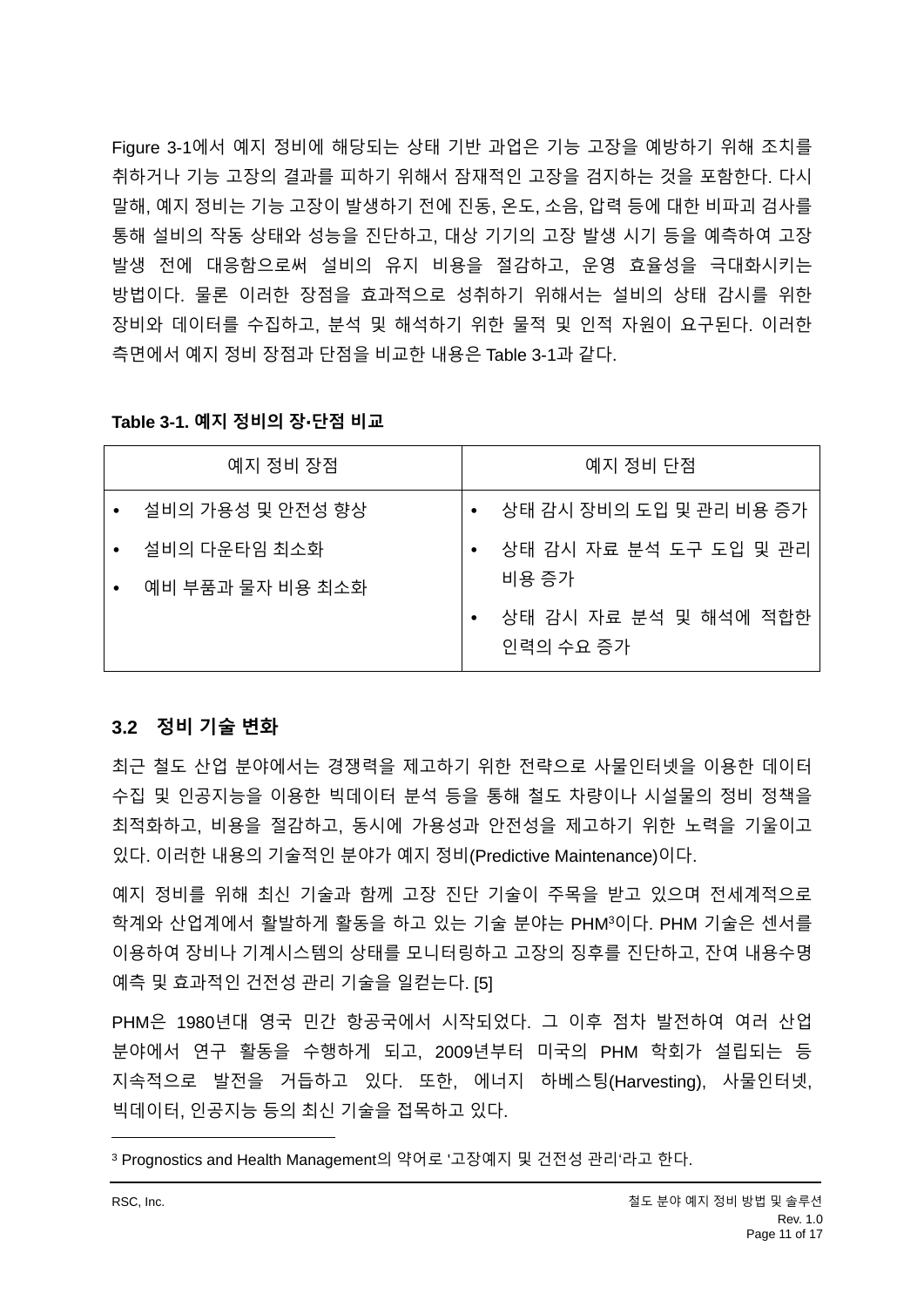John Moubray(2000)는 정비에 대한 기대치의 변화 과정을 [Figure 3-2](#page-11-0)와 같이 설명하고 있으며, 이를 통해 1930년대에서 2000년대에 이르기까지 정비의 기대치가 급격하게 진화된 것을 알 수 있다.

|                     |               | 제3세대:                                   |  |  |  |  |  |  |
|---------------------|---------------|-----------------------------------------|--|--|--|--|--|--|
|                     |               | 가용도<br>맞는<br>더 높은 플랜트<br>٠<br>신뢰도       |  |  |  |  |  |  |
|                     | <u> 제2세대:</u> | 더 좋은 안전성<br>$\bullet$                   |  |  |  |  |  |  |
|                     |               | 더 좋은 제품 품질<br>٠                         |  |  |  |  |  |  |
| L<br><i>≶</i> 제1세대: | 더 높은 플랜트 가용도  | アンシンシン アンシンディー<br>환경 피해 없음<br>$\bullet$ |  |  |  |  |  |  |
|                     | 더 긴 설비 수명     | 더 긴 설비 수명<br>٠                          |  |  |  |  |  |  |
| 고장 날 때 수리           | 더 낮은 비용<br>٠  | 더 좋은 비용 효율성<br>٠                        |  |  |  |  |  |  |
| 1940<br>1950        | 1960<br>1970  | 1980<br>2000<br>1990                    |  |  |  |  |  |  |

**Figure 3-2. 정비의 기대치 변화**

<span id="page-11-0"></span>또 다른 예로, Strategic Maintenance Ltd.의 Malcolm Hide가 "Fourth Generation Maintenance"에서 소개한 정비 방법과 기대치의 변화를 보면, [Figure 3-3](#page-11-1)과 같이 제1세대부터 현재에 해당되는 제4세대까지 기대치의 급격한 변화를 알 수 있다.

|              | 1940                                                | 1950 | 1960                                                                                                        | 1970                                                                        | 1980                                                                                     | 1990                                                                                                                                                                     | 2000                    |  | 2010                                                                                                                                                                                                                                                                                                                                                  | 2020                     | 2030 |  |  |
|--------------|-----------------------------------------------------|------|-------------------------------------------------------------------------------------------------------------|-----------------------------------------------------------------------------|------------------------------------------------------------------------------------------|--------------------------------------------------------------------------------------------------------------------------------------------------------------------------|-------------------------|--|-------------------------------------------------------------------------------------------------------------------------------------------------------------------------------------------------------------------------------------------------------------------------------------------------------------------------------------------------------|--------------------------|------|--|--|
|              | <b>First Generation</b>                             |      |                                                                                                             | Second Generation                                                           |                                                                                          |                                                                                                                                                                          | <b>Third Generation</b> |  |                                                                                                                                                                                                                                                                                                                                                       | <b>Fourth Generation</b> |      |  |  |
| Expectations | . Downtime was a fact of life                       |      |                                                                                                             | Higher plant availability<br>∘ Defined equipment life<br><b>Lower costs</b> |                                                                                          | Higher plant reliability<br>Equipment life extension<br>Greater costs effectiveness<br>Better safety standards<br>Environmental damage control<br>Better product quality |                         |  | <b>· Higher on demand reliability</b><br><b>Longer equipment life</b><br>∘ Higher efficiency<br><b>Example Higher control complexity</b><br>∘ Elimination of waste<br>∘ Zero tolerance on safety<br>∘ Zero tolerance on environment<br>• Tighter product quality control<br>· Tighter costs control<br><b>Greater business flexibility</b>            |                          |      |  |  |
| Methods      | . Fix it when it broke<br>∘ Run to Failure strategy |      | Scheduled overhauls<br>Systems for controlling work<br>Big slow computers<br>∘ Time or Cycle based strategy |                                                                             | Design for reliability<br>Condition monitoring<br>Hazop reviews<br><b>Expert systems</b> | Failure mode & effect analysis<br>Multiskilling & teamwork<br>Smaller faster computers<br>Condition based strategies                                                     |                         |  | <b>Design for maintainability</b><br>Design for on demand reliability<br><b>Shorter equipment life cycles</b><br><b>Business criticality reviews</b><br>• Performance monitoring<br><b>Lower maintenance complexity</b><br>∘ Reduction of skill requirements<br>∘ Data driven strategies<br>• Adaptive maintenance systems<br>• Paperless maintenance |                          |      |  |  |

<span id="page-11-1"></span>**Figure 3-3. 제4세대 정비 방법 및 기대치**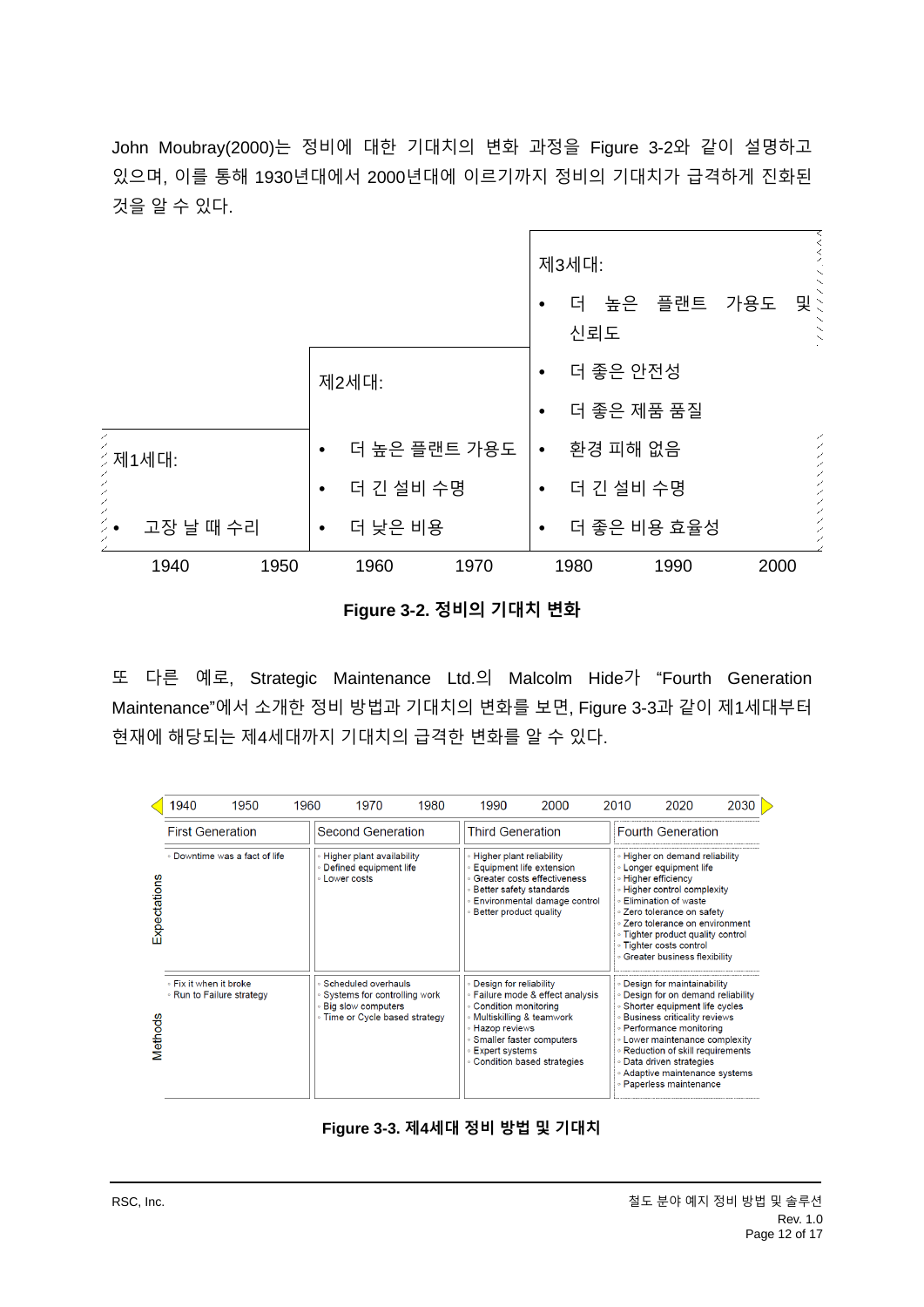#### <span id="page-12-0"></span>**3.3 예지정비 수행 절차**

일반적인 설비의 PHM 기술은 건전성 감지, 진단, 예지, 관리의 4단계로 이뤄진다. 이러한 맥락으로 철도 분야에서 예지 정비를 수행하는 절차를 소개한다. [2]

#### <span id="page-12-1"></span>**3.3.1 건전성 감지**

첫 번째 단계에서는 예지 정비에 적합한 대상 시스템이나 기기를 선정하고, 설비의 건전성을 평가할 수 있는 데이터 종류를 결정한 후 최적의 센서 관련 제반 사항을 결정한다.

대상 설비를 선정 시 기존에 분석한 RCM 관련 결과물이나 고장 이력 자료 등을 기본 입력 자료로 사용한다. 기본적으로 처음 시도를 할 때는 대상 범위를 작고 중요한 품목 위주로 선정하는 것이 적합하며, 차후 범위를 확대해 가는 것이 경험적으로 좋은 방법에 해당된다.

우선, 고장에 대한 예측이 가능한 것을 선정해야 한다. 그렇지 않으면 결과적으로 실패할 가능성이 높으며, 이로 인해 예지 정비에 대한 솔루션 자체에 대한 신뢰가 떨어질 수 있다.

다른 방법으로 고장률 대 시간 관계를 나타내는 [Figure 3-4](#page-12-3)의 욕조곡선에서 초기 고장기와 마모 고장기에 해당되는 품목인 전기나 기계류 계통을 선정하는 것이다. 철도 차량을 대상으로 예를 들면, 제동 시스템 또는 공압식 출입문 등이 전형적인 품목이 될 수 있다.



**Figure 3-4. 욕조 곡선**

#### <span id="page-12-3"></span><span id="page-12-2"></span>**3.3.2 건전성 진단**

두 번째 단계에서는 수집된 데이터로부터 다양한 건전성을 정량화하고 건전성을 평가한다. 수집할 데이터에는 대상 설비의 건전성 감지와 관련된 빅데이터, 고장 이력 자료, 정비 이력 자료, 운용 자료 등이 해당된다. 철도 분야에서 빅데이터에는 생산 및 품질 정보, 운영 정보(운행시간, 운행거리, 노선, 날씨, 구배 등), 신뢰성 정보(고장빈도, 고장시간, 고장유형,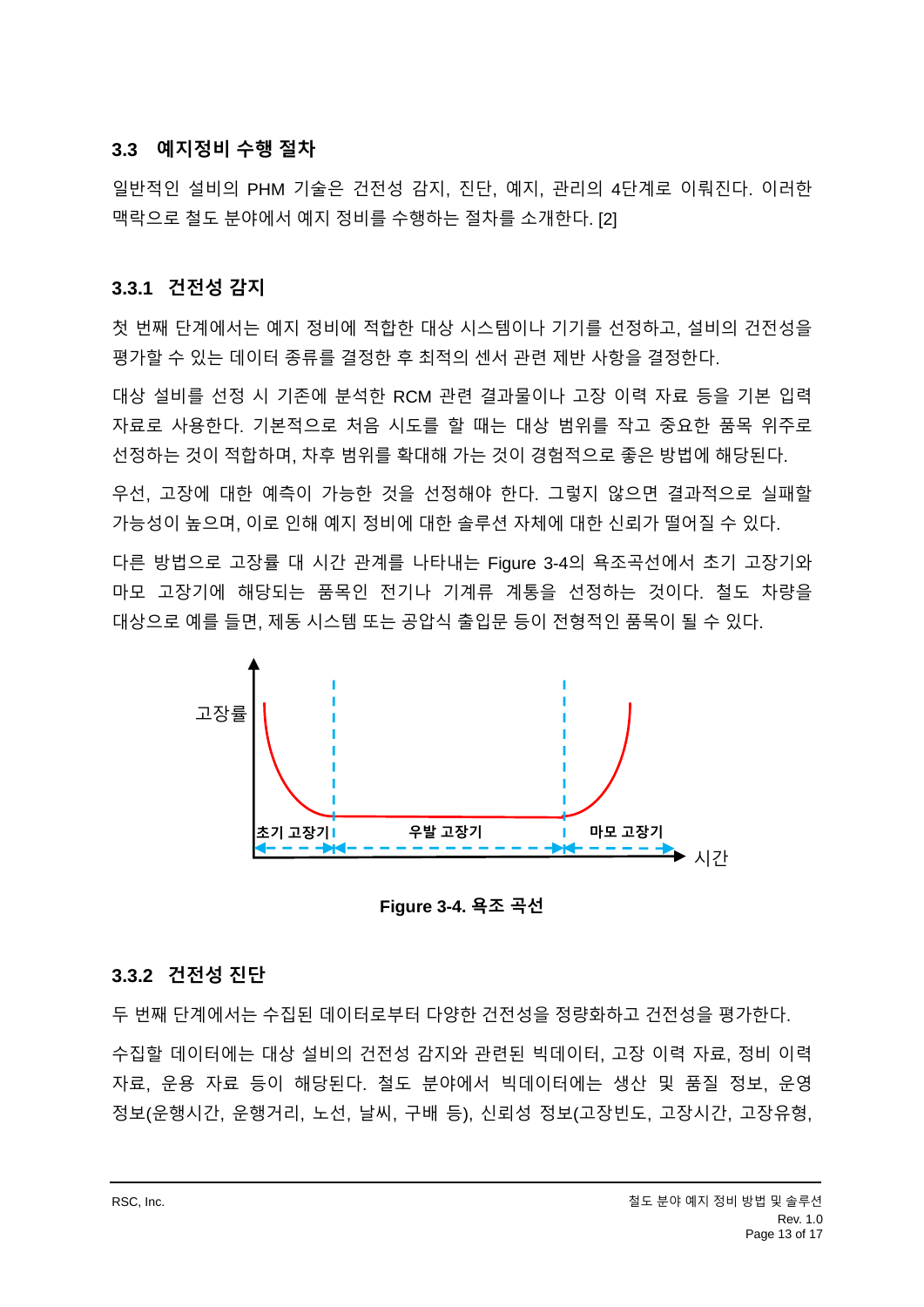고장 원인 등), 유지보수 정보(유지보수자, 소요시간 등) 그리고 상태 정보(온도, 진동, 소음, 전류 등) 등을 들 수 있다.

또한 예지 정비에 대한 최적의 결과를 도출하기 위해 철도 분야에 적합한 알고리즘을 개발하여 적용하는 단계이다. 데이터 과학자가 알고리즘을 개발할 때 철도 분야의 경험이 있는 전문가의 의견을 반영하는 것이 알고리즘 개발 및 분석에 소요되는 시간을 절감할 수 있다.

#### <span id="page-13-0"></span>**3.3.3 건전성 예지**

세 번째 단계에서는 추론한 건전성을 바탕으로 해당 설비의 잔존 수명을 확률적으로 예측한다.

PHM 분야에서 잔존 수명을 예측하는 방법으로 크게 두 가지가 있다. 첫 번째, 데이터기반방법(data-driven approach)은 데이터를 이용하여 시스템의 신뢰성, 건전성 정보를 통계적 방법으로 추론하는 것이다. 기계학습 기법은 가장 많이 사용되는 기법으로 건전성인자와 고장 여부의 관계를 훈련하여 미래고장을 예측할 수 있다. 이 방법은 물리적 손상 모델을 구현하기 어려운 다변량 시스템에 적용이 가능하다는 장점이 있지만, 훈련을 위해 많은 양의 데이터가 필요하다. 두 번째, 모델기반방법(model based approach)은 물리적 고장 모델을 기반으로 고장을 진단 및 예지한다. 이 방법은 정확도가 높으며 적은 양의 고장 데이터로 고장 진단이 가능하다. 모델의 변수를 바꿔줌으로써 다양한 운행 환경에서도 적용 가능하다. 그러나 고장 메커니즘 파악이 어렵거나 모델 변수의 수가 매우 많은 경우 모델이 실제 고장 메커니즘을 온전히 구현하지 못하므로 적용 분야가 한정적이다. [3]

#### <span id="page-13-1"></span>**3.3.4 건전성 관리**

마지막 단계에서는 정량화된 건전성과 잔존 수명을 이용하여 최적의 유지보수 및 관리를 수행한다.

예지 정비의 솔루션 범위가 단순히 고장만을 예측하는 것은 아니며 여러 가지 업무 상황을 식별하고 적절한 규범적 조치를 수립하는 것도 포함된다. 또한 다음과 같은 지원 사항을 통해 단기 및 장기적인 정비 목표를 달성할 수 있다.

- 다음 정비 작업 식별
- 대상 품목의 교체를 위한 재고 계획 수립
- 열악한 성능이 지속될 경우 설계의 개선 사항을 제안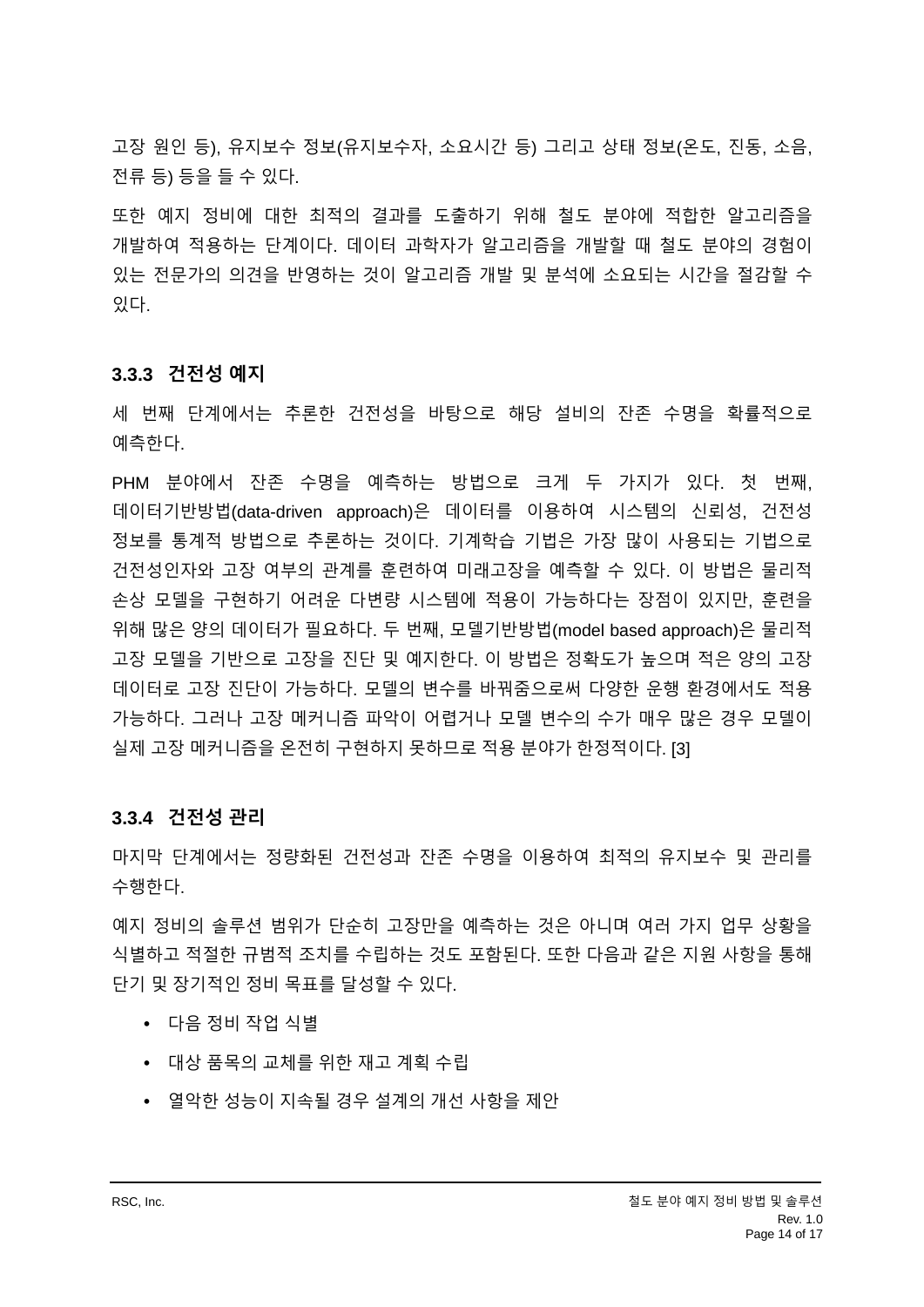#### <span id="page-14-0"></span>**3.4 IBM PMQ 솔루션**

예지 정비에 대한 솔루션은 여러 가지가 있지만, 여기서는 IBM에서 제공하고 있는 PMQ(Predictive Maintenance and Quality) 솔루션에 대해 간단히 소개한다. PMQ는 자산 및 설비 예지정비와 품질 관리를 통해 운영 비용을 절감하고 생산성을 극대화하기 위한 최적의 솔루션이다. [Figure 3-5](#page-14-1)는 PMQ에 대한 개략적인 절차를 나타낸 것이다. [6]



**Figure 3-5. IBM PMQ 개요**

<span id="page-14-1"></span>PMQ 솔루션을 적용했을 때 다음과 같은 장점을 들 수 있다.

- 자산/설비의 고장예측을 통해 가동능력의 지속적인 보장 및 비정기 다운타임 최소화
- 설비 및 부품의 교체 및 정비주기를 예측함으로써 정비/운영 비용 최적화를 통한 운영 효율성 제고
- 품질 문제를 포함한 생산, 조업 및 설비의 통합적 관점에서 원인분석, 모니터링 및 선제적 대응

학주니닷컴(http://poem23.com/2918) 사이트에 소개된 "IBM 의 예지 정비 PQM 솔루션 이야기(2014.12.1.)"라는 제목으로 소개된 내용에 따르면 다음과 같다.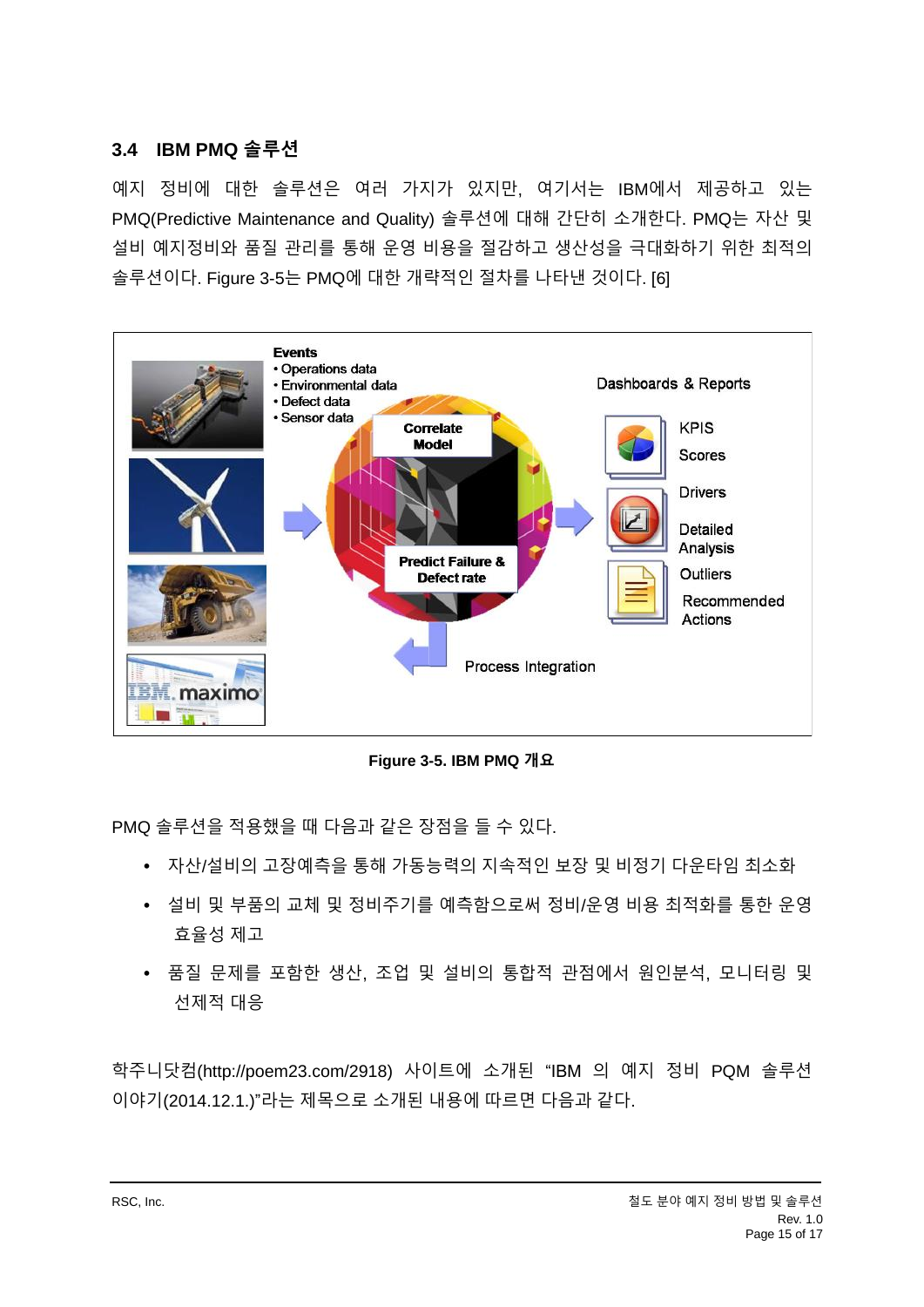IBM PMQ 솔루션은 공장 등에서 설비 및 부품의 이상을 실시간 예측하고 최적의 대응 방안을 알려줌으로써 생산 효율을 극대화시켜주는 솔루션이다. 이 솔루션은 데이터 기반 예측분석을 통해, 설비 및 부품의 이상을 실시간 예측하여 전달해줌으로써, 생산 제품의 품질 문제를 탐지하고 해결할 수 있도록 도와준다고 한다. 이 솔루션을 통해 품질보증 비용 5% 감소, 반복 수리비용 50% 감소, 경합금 주물 폐기율 12주간 80% 감소 등의 효과를 거둘 수 있다고 얘기한다. 뭐 그냥 이렇게 얘기하면 이해하기 힘드니 어떻게 저런 식으로 할 수 있는지 살펴보자.

PMQ의 기본적인 분석 실행 프로세스에 대해서 살펴보자. PMQ는 적용하는 산업군이나 회사의 사정에 따라 달라질 수 있겠지만 보통은 아래의 순서에 따라서 움직인다.

- 1. 문제 파악: 특정 자산의 고장 유형이나 이벤트의 문제 파악
- 2. 데이터 검토: 자산 정보 이력, 정비 이력, 정밀 검사 보고서. RFID 등 다양한 출처의 데이터에 대한 검토
- 3. 데이터 통합: 정적 특성(자산 이력 정보 등)과 동적 특성(온도 등)을 종합하는 방식의 데이터 취합
- 4. 추가 공식화: 기존의 데이터와 별도로 부품의 고장 발생여부를 의미하는 '1', '0'을 기재하는 방법이나 부품당 평균 비용을 산정하는 방법 등으로 공식화
- 5. 고장 예측 변수 측정: 가장 적합한 고장 예측 변수를 찾아냄
- 6. 모형화의 정확도 / 논리 테스트: 자사의 경험을 토대로 이전 단계에 완성한 모형을 평가하여 모형화의 정확도와 논리를 단기간에 테스트
- 7. 효과적 적용 방법 연구: 자사에 가장 효과적인 적용 방법 연구
- 8. 정보 생성 및 프로세스 사이클 개발: 정확도 유지와 개선을 위한 정보 생성, 실제 반응의 피드백을 받을 수 있는 프로세스 사이클 개발
- 9. 모니터링과 추적: 진행 상황을 모니터링하고 추적

위의 분석 실행 프로세스를 간략하게 정리하면 아래의 5가지 순서로 요약할 수 있다.

- 1. 데이터 수집 / 통합
- 2. 예측 모델 생성
- 3. 원인 분석
- 4. Alert / 대응방안 수립 및 권고
- 5. 대응방안 실행